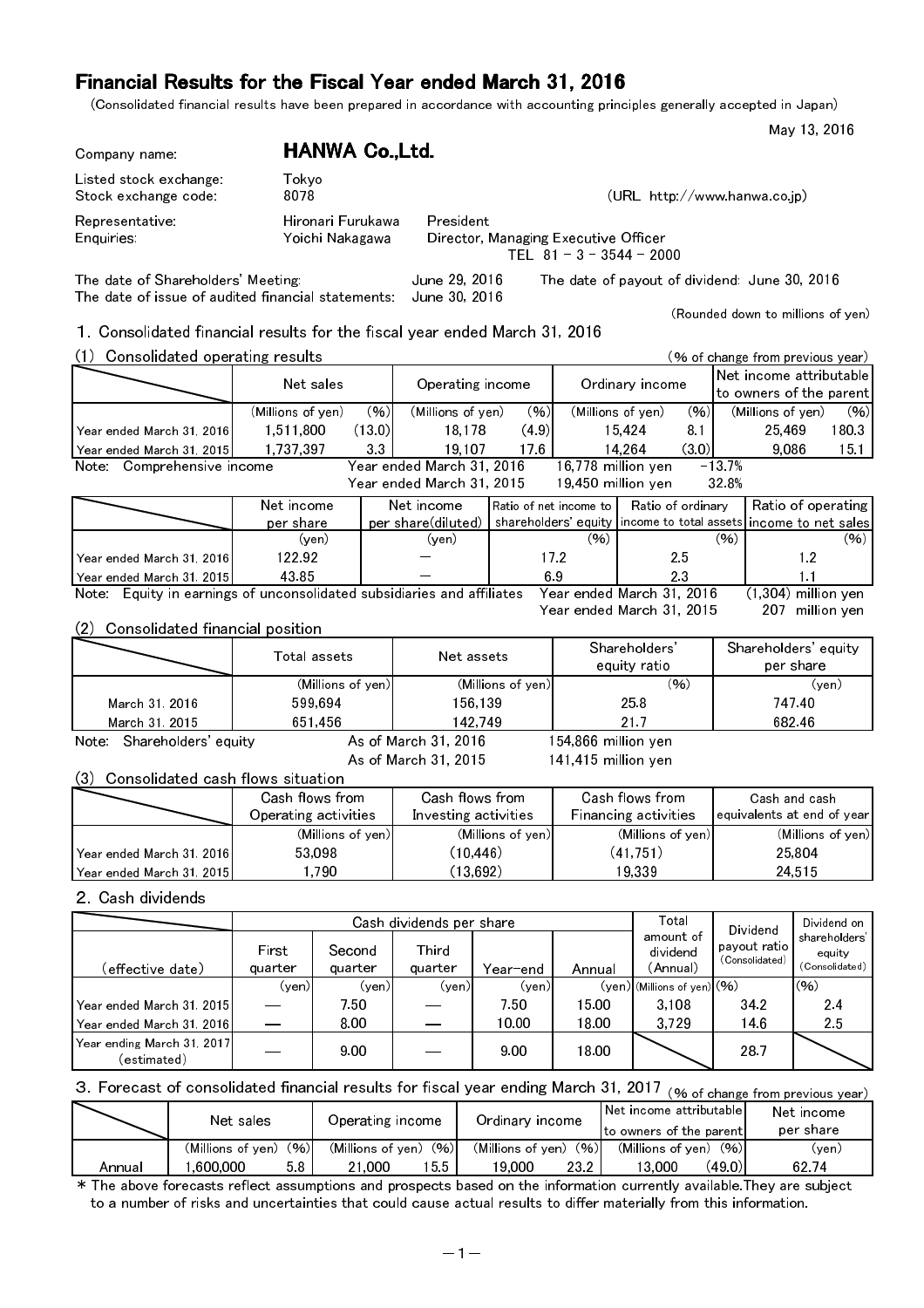## 《Consolidated Balance Sheets》 (Rounded down to millions of yen)

|                                                                                 |                 | Millions of yen |                    |
|---------------------------------------------------------------------------------|-----------------|-----------------|--------------------|
|                                                                                 | March 31, 2015  | March 31, 2016  | Increase(Decrease) |
| Assets                                                                          |                 |                 |                    |
| <b>Current assets:</b><br>Cash and deposits                                     | 24,542          | 27,115          | 2,573              |
| Trade notes and accounts receivable                                             | 321,642         | 276,293         | (45, 349)          |
| Securities                                                                      | 2,610           |                 | (2,610)            |
| Inventories                                                                     | 133,055         | 106,050         | (27,005)           |
| Deferred tax asset                                                              | 1,116           | 2,085           | 969                |
| Others                                                                          | 28,326          | 39,996          | 11,670             |
| Allowance for doubtful receivables                                              | (915)           | (287)           | 628                |
| Total current assets                                                            | 510,377         | 451,253         | (59, 124)          |
| Fixed assets:                                                                   |                 |                 |                    |
| Property and equipment;                                                         |                 |                 |                    |
| Buildings and structures<br>Machinery, equipment & delivery equipment           | 18.230<br>6,240 | 20,319<br>6,585 | 2.089<br>345       |
| Land                                                                            | 31,676          | 30,144          | (1,532)            |
| Others                                                                          | 4.799           | 4,513           | (286)              |
| Total property and equipment                                                    | 60,946          | 61,563          | 617                |
| Intangible assets                                                               | 2.019           | 1,955           | (64)               |
| Investments and other assets.                                                   |                 |                 |                    |
| Investment securities                                                           | 58.293          | 58,671          | 378                |
| Long-term loans receivable                                                      | 3,003           | 12,383          | 9,380              |
| Retirement benefits assets                                                      | 1,011           |                 | (1,011)            |
| Deferred tax asset<br>Others                                                    | 106<br>15,993   | 244<br>14,107   | 138<br>(1,886)     |
| Allowance for doubtful receivables                                              | (295)           | (485)           | (190)              |
| Total investments and other assets                                              | 78.112          | 84,921          | 6,809              |
| Total fixed assets                                                              | 141,078         | 148,440         | 7,362              |
| <b>Total assets</b>                                                             | 651,456         | 599,694         | (51, 762)          |
|                                                                                 |                 |                 |                    |
| Liabilities;                                                                    |                 |                 |                    |
| <b>Current liabilities:</b><br>Trade notes and accounts payable                 | 180,155         | 149,857         | (30, 298)          |
| Short-term loans payable                                                        | 82,155          | 66,734          | (15, 421)          |
| Commercial paper                                                                | 27,000          |                 | (27,000)           |
| Current portion of bonds payable                                                | 10,000          | 10,039          | 39                 |
| Income taxes payable                                                            | 1,231           | 326             | (905)              |
| Advance received                                                                | 22,620          | 31,054          | 8,434              |
| Accrued bonuses                                                                 | 2,051           | 2,192           | 141                |
| Provision for loss on business of subsidiaries and affiliates                   |                 | 512             | 512                |
| <b>Others</b>                                                                   | 16.982          | 8,688           | (8, 294)           |
| Total current liabilities                                                       | 342.196         | 269,405         | (72, 791)          |
| Long-term liabilities;                                                          |                 |                 |                    |
| Bonds payable                                                                   | 30,000          | 30,097          | 97                 |
| Long-term loans payable                                                         | 122,352         | 129,420         | 7,068              |
| Deferred tax liabilities                                                        | 6,218           | 3,359           | (2,859)<br>(287)   |
| Deferred tax liabilities by land revaluation<br>Retirement benefits liabilities | 1,921<br>412    | 1,634<br>4,075  | 3,663              |
| Others                                                                          | 5,604           | 5,561           | (43)               |
| Total long-term liabilities                                                     | 166,510         | 174,149         | 7,639              |
| <b>Total liabilities</b>                                                        | 508,706         | 443,555         | (65, 151)          |
| Net assets;                                                                     |                 |                 |                    |
| Shareholders' equity                                                            |                 |                 |                    |
| Common stock                                                                    | 45,651          | 45,651          |                    |
| Capital surplus                                                                 | 4               | 4               |                    |
| Retained earnings                                                               | 82,110          | 104,600         | 22,490             |
| Treasury stock                                                                  | (1, 445)        | (1, 449)        | (4)                |
| Total shareholders' equity                                                      | 126,320         | 148,807         | 22,487             |
| Accumulated other comprehensive income                                          |                 |                 |                    |
| Net unrealized holding gains on securities                                      | 11,621          | 8,024           | (3,597)            |
| Deferred hedge profit and loss<br>Land revaluation difference                   | 1,526<br>3,250  | (376)<br>2,966  | (1,902)<br>(284)   |
| Foreign currency translation adjustments                                        | 2,356           | 1,842           | (514)              |
| Remeasurements of defined benefit plans                                         | (3,660)         | (6, 397)        | (2, 737)           |
| Total accumulated other comprehensive income                                    | 15,094          | 6,059           | (9,035)            |
| <b>Minority interests</b>                                                       | 1,334           | 1,272           | (62)               |
| Total net assets                                                                | 142,749         | 156,139         | 13,390             |
| Total liabilities and net assets                                                | 651.456         | 599.694         | (51.762)           |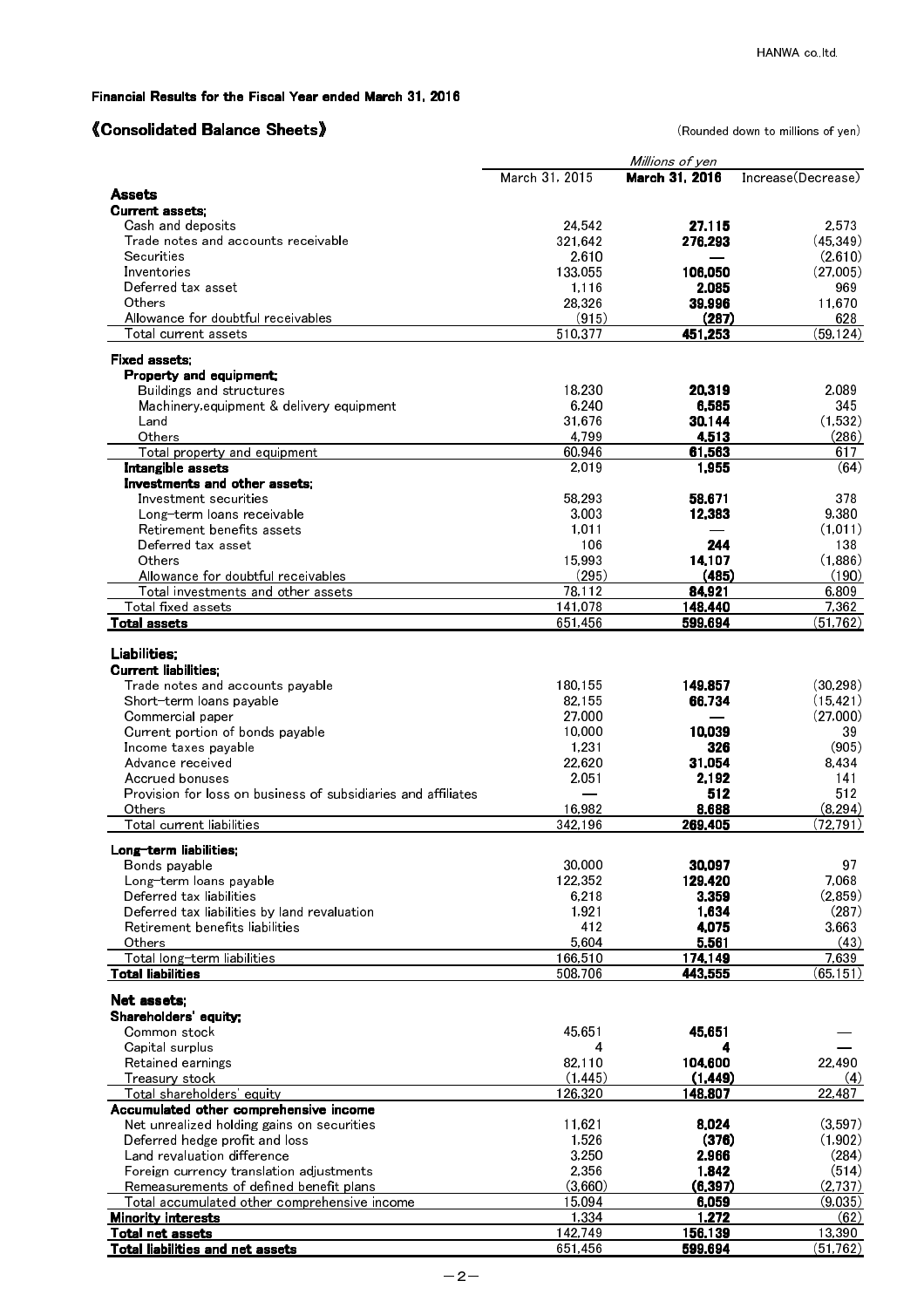## 《Consolidated Statements of Income and Comprehensive Income》 (Rounded down to millions of yen)

|                                                             |                | Millions of yen |            |
|-------------------------------------------------------------|----------------|-----------------|------------|
|                                                             | Year ended     | Year ended      | Increase   |
|                                                             | March 31, 2015 | March 31, 2016  | (Decrease) |
| <b>Net sales</b>                                            | 1,737,397      | 1,511,800       | (225, 597) |
| Cost of sales                                               | 1,681,667      | 1,455,240       | (226, 427) |
| <b>Gross profit</b>                                         | 55,729         | 56,559          | 830        |
| Selling, general and administrative expenses                | 36.622         | 38,381          | 1,759      |
| <b>Operating income</b>                                     | 19,107         | 18,178          | (929)      |
| Other income:                                               |                |                 |            |
| Interest income                                             | 864            | 1,038           | 174        |
| Dividend income                                             | 531            | 1,041           | 510        |
| Revenue from investment in affiliates                       | 207            |                 | (207)      |
| Reversal of allowance for doubtful account                  |                | 591             | 591        |
| Others                                                      | 794            | 1,102           | 308        |
| Total other income                                          | 2,398          | 3,773           | 1,375      |
| Other expenses;                                             |                |                 | (184)      |
| Interest expenses<br>Loss on investment in affiliates       | 2,868          | 2,684<br>1,304  | 1,304      |
| Foreign exchange loss                                       | 2,882          | 1,039           | (1, 843)   |
| Guarantee commission                                        | 680            | 713             | 33         |
| Others                                                      | 810            | 785             | (25)       |
| Total other expenses                                        | 7.241          | 6,526           | (715)      |
| Ordinary income                                             | 14,264         | 15,424          | 1.160      |
|                                                             |                |                 |            |
| Extraordinary income;<br>Gain on sales of long-lived assets | 128            | 13,074          | 12,946     |
| Amortization of consolidation negative goodwill             |                | 1,101           | 1,101      |
| Gain on sales of investment securities                      |                | 742             | 742        |
| Total extraordinary income                                  | 128            | 14,918          | 14,790     |
| <b>Extraordinary loss;</b>                                  |                |                 |            |
| Loss on sale of property and equipment                      |                | 261             | 261        |
| Loss on disposal of property and equipment                  | 213            |                 | (213)      |
| Loss on devaluation of investments securities               | 477            | 2,384           | 1,907      |
| Loss on devaluation of investment in capital                | 227            | 888             | 661        |
| Business loss of affiliates                                 | 456            |                 | (456)      |
| Loss on revision of retirement benefit plan                 |                | 64              | 64         |
| Total extraordinary loss                                    | 1.374          | 3,599           | 2,225      |
| Income before income taxes                                  | 13,018         | 26,743          | 13,725     |
| Income, inhabitant & business tax - current                 | 3,809          | 1,120           | (2,689)    |
| Income tax expense-deferred                                 | 67             | <b>144</b>      | <u>77</u>  |
| Total income taxes                                          | 3,876          | 1,264           | (2,612)    |
| <u>Net income</u>                                           | 9,141          | 25,479          | 16,338     |
| Net income attributable to                                  |                |                 |            |
| Net income attributable to owners of the parent             | 9,086          | 25,469          | 16,383     |
| Net income(loss) attributable to minority interests         | 55             | 9               | (46)       |
| <b>Other Comprehensive Income</b>                           |                |                 |            |
| Net unrealized holding gains on securities                  | 4,137          | (3,597)         | (7, 734)   |
| Deferred hedge profit and loss                              | 1,887          | (1,902)         | (3,789)    |
| Land revaluation difference                                 | 184            | 102             | (82)       |
| Foreign currency translation adjustments                    | 2,175          | (675)           | (2,850)    |
| Remeasurements of defined benefit plans                     | 1,924          | (2,737)         | (4,661)    |
| Share of other comprehensive income of associates           |                | 109             | 109        |
| accounted for using equity method                           |                |                 |            |
| Total other comprehensive Income                            | 10,308         | (8,700)         | (19,008)   |
| <b>Comprehensive Income</b>                                 | 19,450         | 16,778          | (2,672)    |
| Comprehensive income attributable to                        |                |                 |            |
| Comprehensive income attributable to owners of the parent   | 19,271         | 16,821          | (2, 450)   |
| Comprehensive income attributable to minority interests     | 178            | (42)            | (220)      |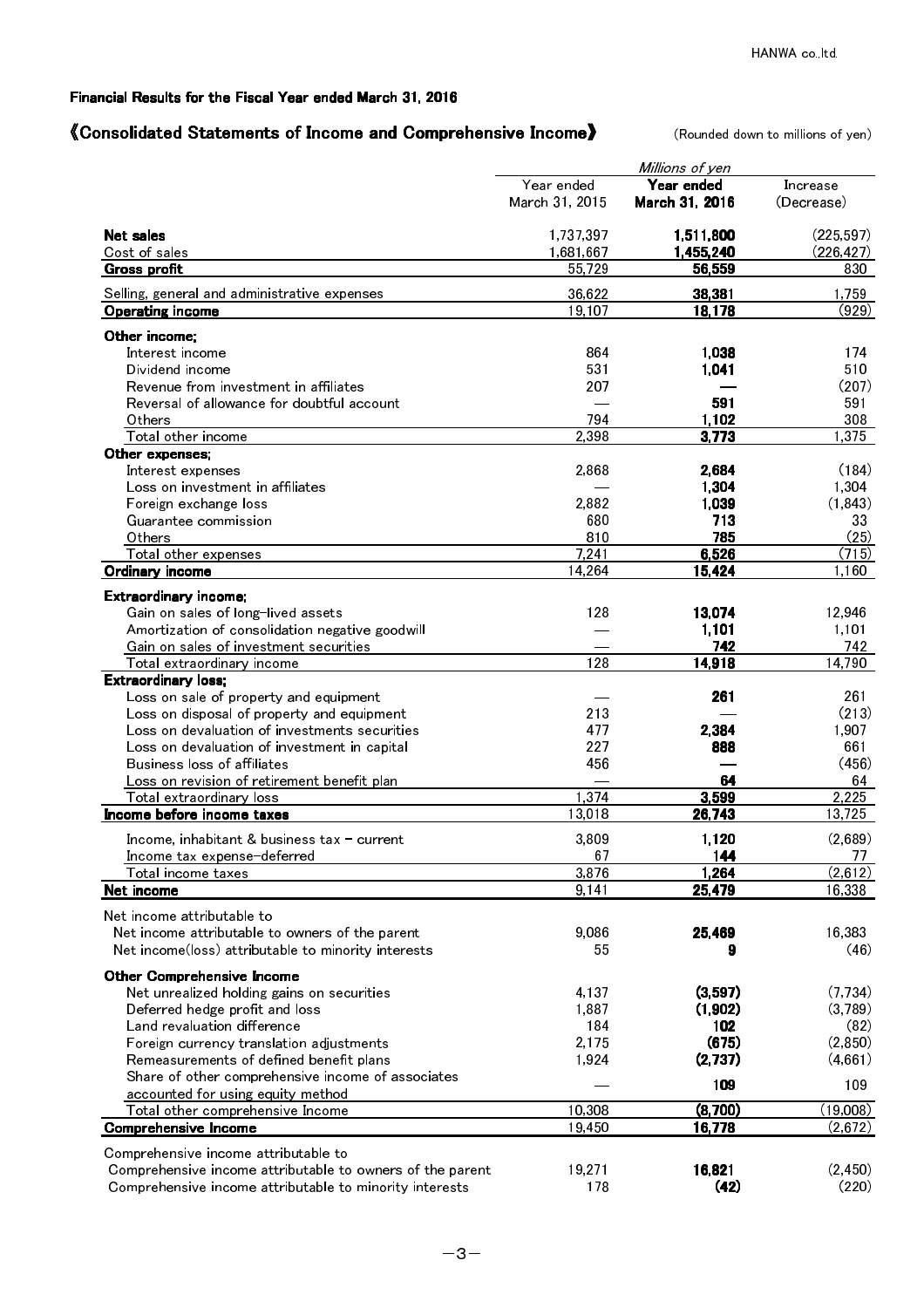### 《Consolidated Statements of Changes in Net Assets》 (Rounded down to millions of yen)

|                                                                                                                                                                                                                                                                                                                                                 | Millions of yen     |                    |                                    |                   |                                                  |                                                        |                                         |                                   |                                    |                                                               |                                                         |                       |                                                     |
|-------------------------------------------------------------------------------------------------------------------------------------------------------------------------------------------------------------------------------------------------------------------------------------------------------------------------------------------------|---------------------|--------------------|------------------------------------|-------------------|--------------------------------------------------|--------------------------------------------------------|-----------------------------------------|-----------------------------------|------------------------------------|---------------------------------------------------------------|---------------------------------------------------------|-----------------------|-----------------------------------------------------|
|                                                                                                                                                                                                                                                                                                                                                 |                     |                    | Shareholders' equity               |                   |                                                  | Accumulated other comprehensive income                 |                                         |                                   |                                    |                                                               |                                                         |                       |                                                     |
|                                                                                                                                                                                                                                                                                                                                                 | Commo<br>n<br>stock | Capital<br>surplus | Retaine<br>earnings                | Treasury<br>stock | Total<br>sharehol<br>ders <sup>'</sup><br>equity | Net<br>unrealized<br>holding<br>gains on<br>securities | Deferred<br>hedge<br>profit and<br>loss | Land<br>revaluation<br>difference | Foreign<br>currency<br>translation | Remeasure<br>ments of<br>defined<br>adjustments benefit plans | Total<br>valuation<br>and<br>translation<br>adiustments | Minority<br>interests | Total<br>net<br>assets                              |
| Balance at March 31, 2014                                                                                                                                                                                                                                                                                                                       | 45.651              | 4                  | 76.520                             |                   | $(1.442)$ 120.733                                | 7.484                                                  | (360)                                   | 32                                | 304                                | (5.584)                                                       | .875                                                    | 2.752                 | 125.361                                             |
| Cumulative effects of changes in<br>accounting policies                                                                                                                                                                                                                                                                                         |                     |                    | 1.924                              |                   | 1.924                                            |                                                        |                                         |                                   |                                    |                                                               |                                                         |                       | 1.924                                               |
| <b>Restated balance</b>                                                                                                                                                                                                                                                                                                                         | 45.651              | 4                  | 78,444                             |                   | $(1.442)$ 122.657                                | 7484                                                   | (360)                                   | 32                                | 304                                | (5, 584)                                                      | .875                                                    | 2.752                 | 127,285                                             |
| Increase (decrease) during the term:<br>Cash dividends paid<br>Change of scope of consolidated<br>subsidiaries<br>Reversal of land revaluation<br>difference<br>Net income attributable to<br>owners of the parent<br>Purchase of treasury stocks<br>Net increase (decrease) during<br>the term, except for items under<br>shareholders' equity |                     |                    | (2.797)<br>411<br>(3.033)<br>9.086 | (3)               | (2.797)<br>411<br>(3.033)<br>9.086<br>(3)        | 4.137                                                  | 1.887                                   | 3.218                             | 2.052                              | 1.924                                                         | 13.219                                                  | (1.417)               | (2.797)<br>411<br>(3.033)<br>9.086<br>(3)<br>11.801 |
| Total increase (decrease)                                                                                                                                                                                                                                                                                                                       |                     |                    | 3.666                              | (3)               | 3.662                                            | 4.137                                                  | 1.887                                   | 3.218                             | 2.052                              | 1.924                                                         | 13.219                                                  | (1.417)               | 15.464                                              |
| Balance at March 31, 2015                                                                                                                                                                                                                                                                                                                       | 45.651              | 4                  | 82,110                             |                   | (1.445) 126.320                                  | 11.621                                                 | 1.526                                   | 3.250                             | 2.356                              | (3.660)                                                       | 15.094                                                  | 1,334                 | 142,749                                             |

|                                                                                                                                                                                                                                                                                                                                                                                   |                     |                    |                                           |                   |                                                  |                                                        | Millions of yen                         |                                   |                                    |                                                               |                                                         |                       |                                                             |
|-----------------------------------------------------------------------------------------------------------------------------------------------------------------------------------------------------------------------------------------------------------------------------------------------------------------------------------------------------------------------------------|---------------------|--------------------|-------------------------------------------|-------------------|--------------------------------------------------|--------------------------------------------------------|-----------------------------------------|-----------------------------------|------------------------------------|---------------------------------------------------------------|---------------------------------------------------------|-----------------------|-------------------------------------------------------------|
|                                                                                                                                                                                                                                                                                                                                                                                   |                     |                    | Shareholders' equity                      |                   |                                                  | Accumulated other comprehensive income                 |                                         |                                   |                                    |                                                               |                                                         |                       |                                                             |
|                                                                                                                                                                                                                                                                                                                                                                                   | Commo<br>n<br>stock | Capital<br>surplus | Retaine<br>d<br>earnings                  | Treasury<br>stock | Total<br>sharehol<br>ders <sup>'</sup><br>equity | Net<br>unrealized<br>holding<br>gains on<br>securities | Deferred<br>hedge<br>profit and<br>loss | Land<br>revaluation<br>difference | Foreign<br>currency<br>translation | Remeasure<br>ments of<br>defined<br>adjustments benefit plans | Total<br>valuation<br>and<br>translation<br>adiustments | Minority<br>interests | Total<br>net<br>assets                                      |
| Balance at March 31, 2015                                                                                                                                                                                                                                                                                                                                                         | 45.651              | 4                  | 82.110                                    |                   | $(1.445)$ 126.320                                | 11.621                                                 | 1.526                                   | 3.250                             | 2.356                              | (3.660)                                                       | 15.094                                                  | 1.334                 | 142 749                                                     |
| Cumulative effects of changes in<br>accounting policies                                                                                                                                                                                                                                                                                                                           |                     |                    |                                           |                   |                                                  |                                                        |                                         |                                   |                                    |                                                               |                                                         |                       |                                                             |
| Restated balance                                                                                                                                                                                                                                                                                                                                                                  | 45.651              | 4                  | 82.110                                    |                   | $(1.445)$ 126.320                                | 11.621                                                 | 1,526                                   | 3.250                             | 2.356                              | (3.660)                                                       | 15.094                                                  | 1.334                 | 142 749                                                     |
| Increase (decrease) during the term<br>Cash dividends paid<br>Change of scope of consolidated<br>subsidiaries<br>Change of scope of equity method<br>Reversal of land revaluation<br>difference<br>Net income attributable to<br>owners of the parent<br>Purchase of treasury stocks<br>Net increase (decrease) during<br>the term, except for items under<br>shareholders equity |                     |                    | (3.211)<br>277<br>(432)<br>386<br>25 4 69 | (3)               | (3, 211)<br>277<br>(432)<br>386<br>25 469<br>(3) | (3.596)                                                | (1.902)                                 | (284)                             | (513)                              | (2.737)                                                       | (9.035)                                                 | (62)                  | (3.211)<br>277<br>(432)<br>386<br>25 4 69<br>(3)<br>(9.097) |
| Total increase (decrease)                                                                                                                                                                                                                                                                                                                                                         |                     |                    | 22.490                                    | (3)               | 22,486                                           | (3.596)                                                | (1.902)                                 | (284)                             | (513)                              | (2.737)                                                       | (9.035)                                                 | (62)                  | 13.389                                                      |
| Balance at March 31, 2016                                                                                                                                                                                                                                                                                                                                                         | 45.651              | 4                  | 104,600                                   |                   | (1.449) 148.807                                  | 8.024                                                  | (376)                                   | 2.966                             | .842                               | (6.397)                                                       | 6.059                                                   | 272                   | 156.139                                                     |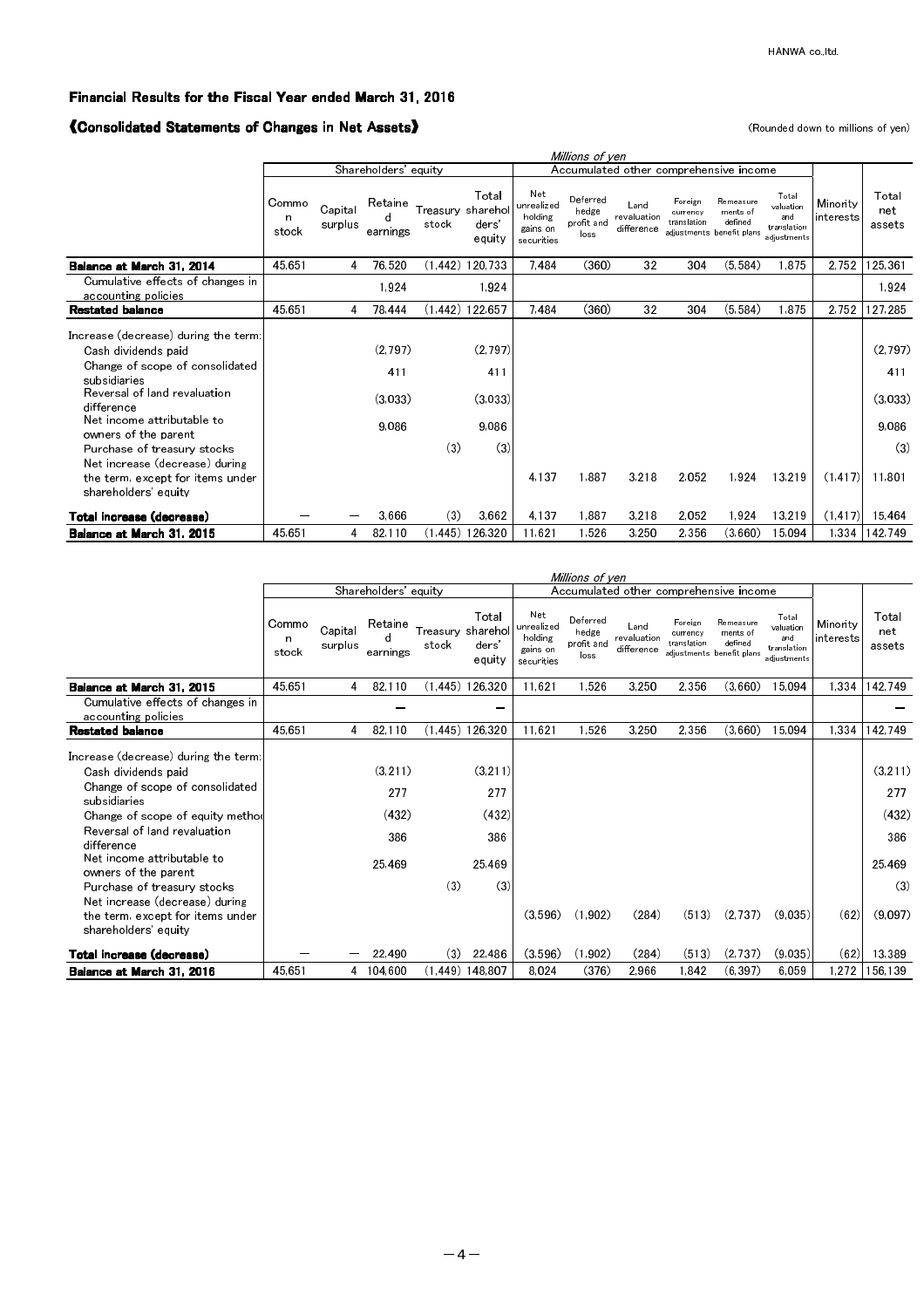# 《Consolidated Statements of Cash Flows》 (Rounded down to millions of yen)

|                                                                                                                                                                                                                                                                                                                                                                                                                                                                                                                                                                                   |                                                                                           | Millions of yen                                                                                    |                                                                                                          |
|-----------------------------------------------------------------------------------------------------------------------------------------------------------------------------------------------------------------------------------------------------------------------------------------------------------------------------------------------------------------------------------------------------------------------------------------------------------------------------------------------------------------------------------------------------------------------------------|-------------------------------------------------------------------------------------------|----------------------------------------------------------------------------------------------------|----------------------------------------------------------------------------------------------------------|
|                                                                                                                                                                                                                                                                                                                                                                                                                                                                                                                                                                                   | Year ended                                                                                | Year ended                                                                                         | Increase                                                                                                 |
|                                                                                                                                                                                                                                                                                                                                                                                                                                                                                                                                                                                   | March                                                                                     | March                                                                                              | (Decrease)                                                                                               |
|                                                                                                                                                                                                                                                                                                                                                                                                                                                                                                                                                                                   | 31,2015                                                                                   | 31.2016                                                                                            |                                                                                                          |
| <b>Cash flows from operating activities:</b><br>Income before income taxes                                                                                                                                                                                                                                                                                                                                                                                                                                                                                                        | 13018                                                                                     | 26,743                                                                                             | 13,725                                                                                                   |
| Depreciation and amortization                                                                                                                                                                                                                                                                                                                                                                                                                                                                                                                                                     | 3,891                                                                                     | 4,343                                                                                              | 452.                                                                                                     |
| Amortization of goodwill                                                                                                                                                                                                                                                                                                                                                                                                                                                                                                                                                          | 187                                                                                       | 231                                                                                                | 44                                                                                                       |
| Increase(decrease) in allowance for doubtful receivables                                                                                                                                                                                                                                                                                                                                                                                                                                                                                                                          | (1,049)                                                                                   | (633)                                                                                              | 416                                                                                                      |
| Interest and dividend income                                                                                                                                                                                                                                                                                                                                                                                                                                                                                                                                                      | (1, 396)                                                                                  | (2,079)                                                                                            | (683)                                                                                                    |
| Interest expense                                                                                                                                                                                                                                                                                                                                                                                                                                                                                                                                                                  | 2,868                                                                                     | 2,684                                                                                              | (184)                                                                                                    |
| Revenue from investment in affiliated companies (gain)                                                                                                                                                                                                                                                                                                                                                                                                                                                                                                                            | (207)                                                                                     | 1,304                                                                                              | 1,511                                                                                                    |
| Gain on sales of long-lived assets                                                                                                                                                                                                                                                                                                                                                                                                                                                                                                                                                | (128)                                                                                     | (13,074)                                                                                           | (12, 946)                                                                                                |
| Amortization of consolidation negative goodwill                                                                                                                                                                                                                                                                                                                                                                                                                                                                                                                                   |                                                                                           | (1, 101)                                                                                           | (1, 101)                                                                                                 |
| Gain on sales of investment securities                                                                                                                                                                                                                                                                                                                                                                                                                                                                                                                                            |                                                                                           | (742)                                                                                              | (742)                                                                                                    |
| Loss on sale of property and equipment                                                                                                                                                                                                                                                                                                                                                                                                                                                                                                                                            |                                                                                           | 261                                                                                                | 261                                                                                                      |
| Loss on disposal of property and equipment                                                                                                                                                                                                                                                                                                                                                                                                                                                                                                                                        | 213                                                                                       |                                                                                                    | (213)                                                                                                    |
| Loss on devaluation of investments securities                                                                                                                                                                                                                                                                                                                                                                                                                                                                                                                                     | 477                                                                                       | 2,384                                                                                              | 1,907                                                                                                    |
| Loss on devaluation of investment in capital                                                                                                                                                                                                                                                                                                                                                                                                                                                                                                                                      | 227                                                                                       | 888                                                                                                | 661                                                                                                      |
| Business loss of affiliates<br>Loss on revision of retirement benefit plan                                                                                                                                                                                                                                                                                                                                                                                                                                                                                                        | 456                                                                                       | 64                                                                                                 | (456)<br>64                                                                                              |
| (Increase) decrease in trade receivables                                                                                                                                                                                                                                                                                                                                                                                                                                                                                                                                          | 1,824                                                                                     | 49,176                                                                                             | 47,352                                                                                                   |
| (Increase) decrease in inventories                                                                                                                                                                                                                                                                                                                                                                                                                                                                                                                                                | (11, 490)                                                                                 | 31,640                                                                                             | 43,130                                                                                                   |
| Increase(decrease) in trade notes and accounts payable                                                                                                                                                                                                                                                                                                                                                                                                                                                                                                                            | (5,588)                                                                                   | (38, 116)                                                                                          | (32,528)                                                                                                 |
| Increase(decrease) in deposits received                                                                                                                                                                                                                                                                                                                                                                                                                                                                                                                                           | (65)                                                                                      | (6,637)                                                                                            | (6, 572)                                                                                                 |
| Increase(decrease) in advance received                                                                                                                                                                                                                                                                                                                                                                                                                                                                                                                                            | 13,261                                                                                    | 8,434                                                                                              | (4, 827)                                                                                                 |
| Increase(decrease) in advanced payment                                                                                                                                                                                                                                                                                                                                                                                                                                                                                                                                            | (7,081)                                                                                   | (8, 407)                                                                                           | (1,326)                                                                                                  |
| Increase(decrease) in retirement benefits                                                                                                                                                                                                                                                                                                                                                                                                                                                                                                                                         | (5, 108)                                                                                  | 4,603                                                                                              | 9,711                                                                                                    |
| Other, net                                                                                                                                                                                                                                                                                                                                                                                                                                                                                                                                                                        | 4,785                                                                                     | (3,655)                                                                                            | (8, 440)                                                                                                 |
| Sub total                                                                                                                                                                                                                                                                                                                                                                                                                                                                                                                                                                         | 9,094                                                                                     | 58,312                                                                                             | 49,218                                                                                                   |
| Interest and dividends received                                                                                                                                                                                                                                                                                                                                                                                                                                                                                                                                                   | 1,415                                                                                     | 2,024                                                                                              | 609                                                                                                      |
| Interest paid                                                                                                                                                                                                                                                                                                                                                                                                                                                                                                                                                                     | (2, 857)                                                                                  | (2,702)                                                                                            | 155                                                                                                      |
| <u>Income taxes paid</u><br>Net cash provided by (used in) operating activities                                                                                                                                                                                                                                                                                                                                                                                                                                                                                                   | (5, 861)<br>1,790                                                                         | (4,535)<br>53,098                                                                                  | 1,326<br>51,308                                                                                          |
| Cash flows from investing activities:<br>Payment for time deposits<br>Proceeds from refund of time deposits<br>Proceeds from redemption of securities<br>Payment for purchase of property and equipment<br>Proceeds from sale of property and equipment<br>Payment for purchase of investment securities<br>Proceeds from sale of investment securities<br>Net increase(decrease) from purchase of consolidated subsidiaries<br>(Increase) decrease in short - term loans receivable, net<br>Increase in long - term loans receivable<br>Collection of long-term loans receivable | (30)<br>90<br>2,000<br>(3, 807)<br>1,646<br>(12, 774)<br>3,068<br>(411)<br>(2, 897)<br>25 | (1, 547)<br>700<br>(6,359)<br>20,682<br>(13, 392)<br>2,106<br>(2, 165)<br>(430)<br>(10, 324)<br>23 | (1, 517)<br>610<br>(2,000)<br>(2,552)<br>19,036<br>(618)<br>(962)<br>(2, 165)<br>(19)<br>(7, 427)<br>(2) |
| Other, net                                                                                                                                                                                                                                                                                                                                                                                                                                                                                                                                                                        | (602)                                                                                     | 259                                                                                                | 861                                                                                                      |
| Net cash used in investing activities                                                                                                                                                                                                                                                                                                                                                                                                                                                                                                                                             | (13, 692)                                                                                 | (10, 446)                                                                                          | 3,246                                                                                                    |
|                                                                                                                                                                                                                                                                                                                                                                                                                                                                                                                                                                                   |                                                                                           |                                                                                                    |                                                                                                          |
| <b>Cash flows from financing activities:</b>                                                                                                                                                                                                                                                                                                                                                                                                                                                                                                                                      |                                                                                           |                                                                                                    |                                                                                                          |
| Increase(decrease) in short-term loans, net                                                                                                                                                                                                                                                                                                                                                                                                                                                                                                                                       | (7, 876)                                                                                  | (14,065)                                                                                           | (6, 189)                                                                                                 |
| Increase(decrease) in commercial paper, net                                                                                                                                                                                                                                                                                                                                                                                                                                                                                                                                       | 22,000                                                                                    | (27,000)                                                                                           | (49,000)                                                                                                 |
| Proceeds from long-term debt                                                                                                                                                                                                                                                                                                                                                                                                                                                                                                                                                      | 35,065<br>(26, 649)                                                                       | 16,075                                                                                             | (18, 990)                                                                                                |
| Repayments of long-term debt<br>Proceeds from issuance of bonds                                                                                                                                                                                                                                                                                                                                                                                                                                                                                                                   | 9,950                                                                                     | (13, 103)<br>9,950                                                                                 | 13,546                                                                                                   |
| Redemption of issuance of bonds                                                                                                                                                                                                                                                                                                                                                                                                                                                                                                                                                   | (10,000)                                                                                  | (10,057)                                                                                           | (57)                                                                                                     |
| Payment for cash dividends                                                                                                                                                                                                                                                                                                                                                                                                                                                                                                                                                        | (2, 797)                                                                                  | (3,210)                                                                                            | (413)                                                                                                    |
| Cash dividends paid to minority interest in consolidated subsidiaries                                                                                                                                                                                                                                                                                                                                                                                                                                                                                                             | (46)                                                                                      | (34)                                                                                               | 12 <sub>2</sub>                                                                                          |
| Other, net                                                                                                                                                                                                                                                                                                                                                                                                                                                                                                                                                                        | (306)                                                                                     | (307)                                                                                              | (1)                                                                                                      |
| Net cash provided by (used in) financing activities                                                                                                                                                                                                                                                                                                                                                                                                                                                                                                                               | 19,339                                                                                    | (41, 751)                                                                                          | (61,090)                                                                                                 |
|                                                                                                                                                                                                                                                                                                                                                                                                                                                                                                                                                                                   |                                                                                           |                                                                                                    |                                                                                                          |
| Effect of exchange rate changes on cash and cash equivalents                                                                                                                                                                                                                                                                                                                                                                                                                                                                                                                      | 623                                                                                       | (495)                                                                                              | (1, 118)                                                                                                 |
| Net increase(decrease) in cash and cash equivalents                                                                                                                                                                                                                                                                                                                                                                                                                                                                                                                               | 8,061                                                                                     | 405                                                                                                | (7,656)                                                                                                  |
| Cash and cash equivalents at beginning of year                                                                                                                                                                                                                                                                                                                                                                                                                                                                                                                                    | 15,919                                                                                    | 24,515                                                                                             | 8,596                                                                                                    |
| Increase in cash and cash equivalents from newly consolidated subsidiaries                                                                                                                                                                                                                                                                                                                                                                                                                                                                                                        | 533                                                                                       | 884                                                                                                | 351                                                                                                      |
| Cash and cash equivalents at end of year                                                                                                                                                                                                                                                                                                                                                                                                                                                                                                                                          | 24 5 15                                                                                   | 25.804                                                                                             | 1.289                                                                                                    |